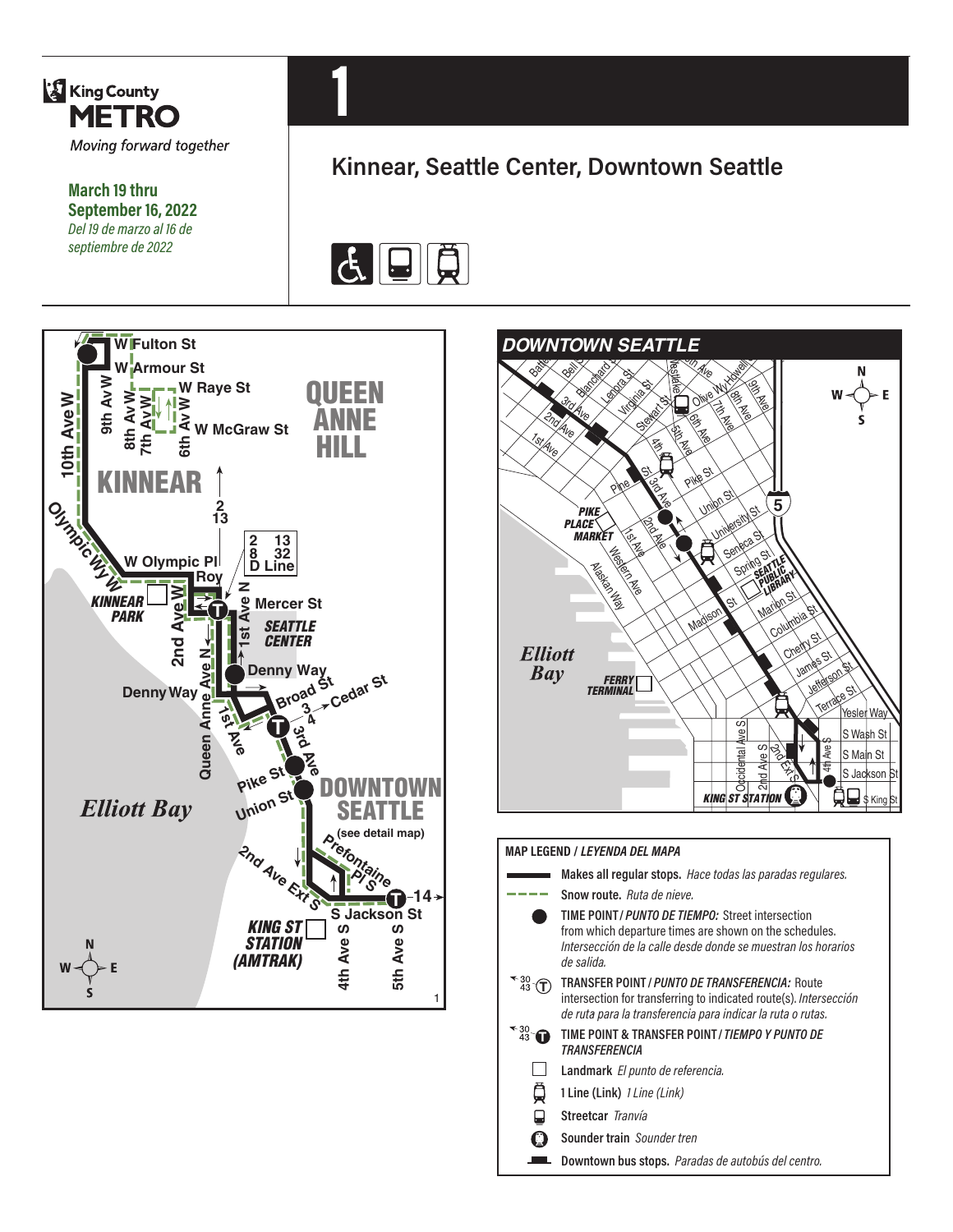## Route 1 Monday thru Friday to Downtown Seattle

*Servicio de lunes a viernes al centro de Seattle*

| Queen<br>Anne Hill       | Lower<br>Queen<br>Anne |               | <b>Downtown Seattle</b> | <b>Chinatown-</b><br><b>Int'l District</b> |          |
|--------------------------|------------------------|---------------|-------------------------|--------------------------------------------|----------|
| 10th Ave W               | Queen Anne             | 3rd Ave       | 3rd Ave                 | S Jackson St                               |          |
| &<br>W Fulton St         | Ave N &<br>W Mercer St | &<br>Cedar St | &<br><b>Union St</b>    | & 5th Ave S                                | To Route |
| Stop #2010               | Stop #2672             | Stop #2220    | Stop #450               | Stop #1471                                 |          |
| 5:42                     | 5:50                   | 5:56          | 6:02                    | 6:10                                       | 14       |
| 6:10                     | 6:18                   | 6:24          | 6:30                    | 6:38                                       | 14       |
| 6:25                     | 6:33                   | 6:39          | 6:45                    |                                            | 14       |
| 6:40                     | 6:48                   | 6:54          | 7:00                    | 6:53<br>7:08                               | 14       |
| 6:55                     | 7:05                   | 7:11          | 7:17                    | 7:25                                       | 14       |
| 7:10                     | 7:20                   | 7:26          | 7:32                    | 7:40                                       | 14       |
| 7:25                     | 7:35                   | 7:42          | 7:48                    | 7:56                                       | 14       |
| 7:40                     | 7:50                   | 7:57          | 8:03                    | 8:11                                       | 14       |
| 7:55                     | 8:05                   | 8:12          | 8:18                    | 8:27                                       | 14       |
| 8:10                     | 8:20                   | 8:27          | 8:34                    | 8:43                                       | 14       |
| 8:25                     | 8:35                   | 8:42          | 8:49                    | 8:58                                       | 14       |
| 8:40                     | 8:50                   | 8:57          | 9:04                    | 9:13                                       | 14       |
| 8:55                     | 9:05                   | 9:11          | 9:18                    | 9:27                                       | 14       |
| 9:10                     | 9:19                   | 9:25          | 9:32                    | 9:41                                       | 14       |
| 9:25                     | 9:34                   | 9:40          | 9:47                    | 9:56                                       | 14       |
| 9:40                     | 9:49                   | 9:55          | 10:02                   | 10:11                                      | 14       |
| 9:55                     | 10:04                  | 10:10         | 10:17                   | 10:26                                      | 14       |
| 10:11                    | 10:19                  | 10:25         | 10:32                   | 10:41                                      | 14       |
| 10:26                    | 10:34                  | 10:40         | 10:47                   | 10:56                                      | 14       |
| 10:41                    | 10:49                  | 10:55         | 11:02                   | 11:11                                      | 14       |
| 10:56                    | 11:04                  | 11:10         | 11:17                   | 11:26                                      | 14       |
| 11:11                    | 11:19                  | 11:25         | 11:32                   | 11:41                                      | 14       |
| 11:26                    | 11:34                  | 11:40         | 11:47                   | 11:56                                      | 14       |
| 11:41                    | 11:49                  | 11:55         | 12:02                   | 12:11                                      | 14       |
| 11:56                    | 12:04                  | 12:10         | 12:17                   | 12:26                                      | 14       |
| 12:11                    | 12:19                  | 12:25         | 12:32                   | 12:41                                      | 14       |
| 12:26                    | 12:34                  | 12:40         | 12:47                   | 12:56                                      | 14       |
| 12:41                    | 12:49                  | 12:55         | 1:02                    | 1:11                                       | 14       |
| 12:56                    | 1:04                   | 1:10          | 1:17                    | 1:26                                       | 14       |
| 1:11                     | 1:19                   | 1:25          | 1:32                    | 1:41                                       | 14       |
| 1:26                     | 1:34                   | 1:40          | 1:47                    | 1:56                                       | 14       |
| 1:41                     | 1:49                   | 1:55          | 2:02                    | 2:11                                       | 14       |
| 1:56                     | 2:04                   | 2:10          | 2:17                    | 2:26                                       | 14       |
| 2:11                     | 2:19                   | 2:25          | 2:32                    | 2:41                                       | 14       |
| 2:26                     | 2:34                   | 2:40          | 2:47                    | 2:56                                       | 14       |
| 2:41                     | 2:49                   | 2:55          | 3:02                    | 3:11                                       | 14       |
| 2:56                     | 3:04                   | 3:11          | 3:18                    | 3:27                                       | 14       |
| 3:11                     | 3:20                   | 3:27          | 3:34                    | 3:43                                       | 14       |
| 3:26                     | 3:35                   | 3:42          | 3:49                    | 3:58                                       | 14       |
| 3:41                     | 3:50                   | 3:57          | 4:04                    | 4:13                                       | 14       |
| 3:56                     | 4:05                   | 4:12          | 4:19                    | 4:28                                       | 14       |
| 4:11                     | 4:20                   | 4:27          | 4:34                    | 4:43                                       | 14       |
| 4:26                     | 4:35                   | 4:42          | 4:49                    | 4:58                                       | 14       |
| 4:41                     | 4:50                   | 4:57          | 5:04                    | 5:13                                       | 14       |
| 4:56                     | 5:05                   | 5:13          | 5:20                    | 5:29                                       | 14       |
| 5:11                     | 5:20                   | 5:27          | 5:34                    | 5:43                                       | 14       |
| 5:25                     | 5:34                   | 5:41          | 5:48                    | 5:57                                       | 14       |
| 5:41                     | 5:50                   | 5:57          | 6:04                    | 6:12                                       | 14       |
| 5:56                     | 6:05                   | 6:12          | 6:19                    | 6:27                                       | 14       |
| 6:11                     | 6:20                   | 6:27          | 6:34                    | 6:42                                       | 14       |
| 6:15                     | 6:23                   | 6:29          | 6:36 <sup>†</sup>       | 6:45‡                                      | AB       |
| 6:27                     | 6:36                   | 6:43          | 6:50                    | 6:58                                       | 14       |
| 6:41                     | 6:50                   | 6:57          | 7:04                    | 7:12                                       | 14       |
| 6:53                     | 7:01                   | 7:06          | 7:13‡                   | 7:22‡                                      | ΑB       |
| 7:11                     | 7:19                   | 7:25          | 7:32                    | 7:40                                       | 14       |
| 7:29                     | 7:37                   | 7:43          | 7:49                    | 7:57                                       | 14       |
| 7:40                     | 7:48                   | 7:53          | 8:00‡                   | 8:09‡                                      | AB       |
| 7:56                     | 8:04                   | 8:10          | 8:16                    | 8:24                                       | 14       |
| 8:26                     | 8:34                   | 8:40          | 8:46                    | 8:54                                       | 14       |
| 8:55                     | 9:03                   | 9:09          | 9:15                    | 9:23                                       | 14       |
| $9:25$<br>$9:55$         | 9:33                   | 9:39          | 9:45                    | 9:51                                       | 14       |
| 10:23                    | 10:03                  | 10:09         | 10:15                   | 10:21                                      | 14       |
|                          | 10:31                  | 10:37         | 10:43                   | 10:49                                      | 14       |
| 10:53                    | 11:01                  | 11:06         | 11:12                   | 11:18                                      | 14       |
| 11:23                    | 11:31                  | 11:36         | 11:42                   | 11:49                                      | 14       |
| 11:53                    | 12:01                  | 12:06         | 12:12                   | 12:19                                      | 14       |
| 12:23                    | 12:31                  | 12:36         | 12:42                   | 12:49                                      | 14       |
| <b>Bold PM time</b><br>ŧ | Estimated time.        |               |                         |                                            |          |

Route 1 Monday thru Friday to Kinnear

*Servicio de lunes a viernes a Kinnear*

|                     | <b>Downtown Seattle</b>       | Lower<br>Queen<br>Anne | Queen<br>Anne Hill |  |
|---------------------|-------------------------------|------------------------|--------------------|--|
| S Jackson St        | 3rd Ave                       | 1st Ave N              | 10th Ave W         |  |
| & 5th Ave S         | &                             | &                      | &                  |  |
|                     | Pike St                       | Denny Way              | W Fulton St        |  |
| Stop #1530          | Stop #575                     | Stop #2330             | Stop #2010         |  |
| 5:02                | 5:09                          | 5:17                   | 5:29<br>5:54       |  |
| 5:28                | 5:35                          | 5:42                   |                    |  |
| 5:45                | 5:52                          | 6:00                   | 6:12<br>6:25       |  |
| 5:59<br>6:12        | 6:06<br>6:19                  | 6:1<br>3<br>6:27       | 6:39               |  |
| 6:16<br>6:31        | $\overline{3}$<br>6:2<br>6:38 | 6:30<br>6:45           | 6:42<br>6:59       |  |
| 6:46                | 6:53                          | 7:00                   | 7:15               |  |
| 7:03                | 7:10                          | 7:19                   | 7:34               |  |
| 7:20                | 7:27                          | 7:36                   | 7:51               |  |
| $7:35$<br>$7:50$    | 7:42                          | 7:51                   | 8:06               |  |
|                     | 7:57                          | 8:06                   | 8:21               |  |
| 8:05                | 8:12                          | 8:21                   | 8:36               |  |
| 8:20                | 8:27                          | 8:36                   | 8:51               |  |
| 8:36                | 8:43                          | 8:52                   | 9:07               |  |
| 8:51                | 8:58                          | 9:07                   | 9:22               |  |
| 9:05                | 9:12                          | 9:21                   | 9:36               |  |
| 9:20                | 9:27                          | 9:36                   | 9:51               |  |
| 9:35                | 9:42                          | 9:51                   | 10:06              |  |
| 9:50                | 9:57                          | 10:06                  | 10:20              |  |
| 10:05               | 10:12                         | 10:21                  | 10:35              |  |
| 10:20               | 10:27                         | 10:36                  | 10:50              |  |
| 10:35<br>10:50      | 10:42<br>10:57                | 10:51<br>1:06<br>1     | 11:05<br>1:20<br>1 |  |
| 11:05<br>11:20      | 11:12<br>11:2<br>7            | 11:21<br>11:36         | 11:35<br>11:51     |  |
| 1:35<br>1           | 11:44                         | 11:53                  | 12:08              |  |
| 11:50<br>12:05      | 11:59<br>2:14<br>ı            | 12:08<br>12:23         | 12:23<br>12:38     |  |
| 12:20               | 12:29                         | 12:38                  | 12:53              |  |
| 12:35               | 12:44                         | 12:53                  | 1:08               |  |
| 12:50               | 12:59                         | 1:08                   | 1:23               |  |
| 1:05                | 1:14                          | 1:23                   | 1:38               |  |
| 1:20                | 1:29                          | 1:38                   | 1:53               |  |
| 1:35                | 1:44                          | 1:53                   | 2:08               |  |
| 1:50                | 1:59                          | 2:08                   | 2:23               |  |
| 2:05                | 2:14                          | 2:23                   | 2:38               |  |
| 2:20                | 2:29                          | 2:38                   | 2:53               |  |
| 2:36                | 2:45                          | 2:54                   | 3:09               |  |
| 2:51                | 3:00                          | 3:09                   | 3:24               |  |
| 3:06<br>3:21        | 3:15                          | 3:24<br>3:39           | 3:39<br>3:54       |  |
| 3:36                | 3:30<br>3:45                  | 3:54                   | 4:09               |  |
| 3:51                | 4:00                          | 4:09                   | 4:24               |  |
| 3:59                | 4:08                          | 4:17                   | 4:37               |  |
| 4:06                | 4:15                          | 4:24                   | 4:44               |  |
| 4:21                | 4:30                          | 4:40                   | 5:00               |  |
| 4:36                | 4:45                          | 4:55                   | 5:15               |  |
| 4:52                | 5:01                          | 5:11                   | 5:31               |  |
| 5:07                | 5:16                          | 5:26                   | 5:45               |  |
| 5:21                | 5:30                          | 5:40                   | 5:58               |  |
| 5:35                | 5:44                          | 5:54                   | 6:12               |  |
| 5:49                | 5:58                          | 6:08                   | 6:26               |  |
| 6:04                | 6:13                          | 6:23                   | 6:41               |  |
| 6:19                | 6:28                          | 6:38                   | 6:56               |  |
| 6:35                | 6:44                          | 6:54                   | 7:12               |  |
| 6:49                | 6:58                          | 7:08                   | 7:25               |  |
| 7:01                | 7:08                          | 7:17                   | 7:34               |  |
| 7:31                | 7:38                          | 7:47                   | 8:04               |  |
| 8:01                | 8:08                          | 8:16                   | 8:31               |  |
| 8:40                | 8:47                          | 8:55<br>9:24           | 9:10               |  |
| 9:09                | 9:16                          |                        | 9:39               |  |
| 9:38                | 9:45                          | $9:53$<br>10:21        | 10:08              |  |
| 10:06               | 10:13                         |                        | 10:35              |  |
| 10:36               | 10:43                         | 10:51                  | 11:05              |  |
| 11:06               | 11:13                         | 11:21                  | 11:35              |  |
| 11:36               | 11:43                         | 11:51                  | 12:05              |  |
| <b>Bold</b> PM time |                               |                        |                    |  |

**AB** Returns to Atlantic Base Garage.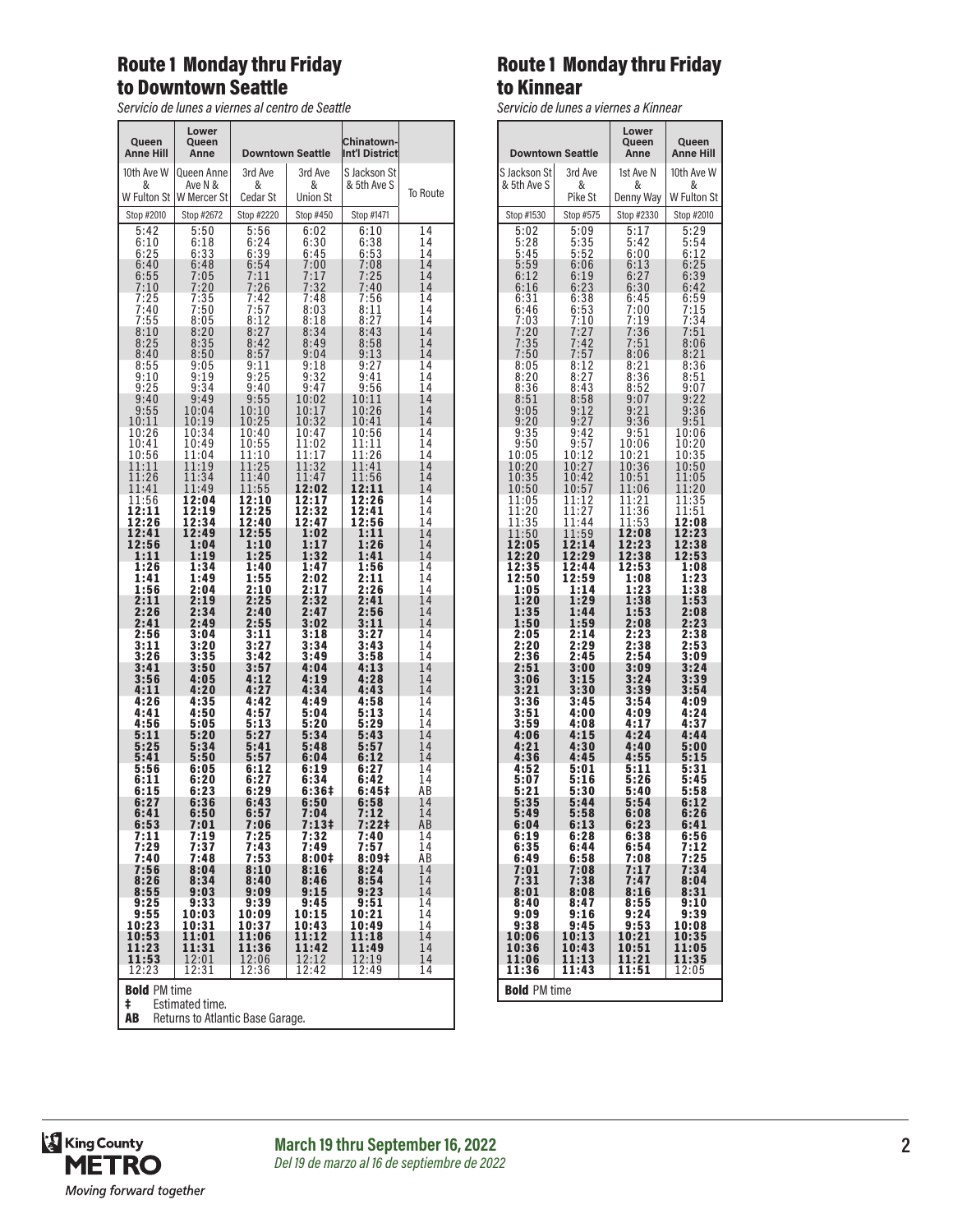# Route 1 Saturday to Downtown Seattle

*Servicio de al sábado al centro de Seattle*

| Queen<br><b>Anne Hill</b>                                              | Lower<br>Queen<br>Anne                           |                              | <b>Downtown Seattle</b>         | Chinatown-<br>Int'l District     |                      |
|------------------------------------------------------------------------|--------------------------------------------------|------------------------------|---------------------------------|----------------------------------|----------------------|
| 10th Ave W<br>&                                                        | Queen Anne<br>Ave N &<br>W Fulton St W Mercer St | 3rd Ave<br>&<br>Cedar St     | 3rd Ave<br>&<br><b>Union St</b> | S Jackson St<br>& 5th Ave S      | To Route             |
| Stop #2010                                                             | Stop #2672                                       | Stop #2220                   | Stop #450                       | Stop #1471                       |                      |
| 6:12<br>6:42<br>7:12<br>7:42                                           | 6:19<br>6:49<br>7:19<br>7:49                     | 6:24<br>6:54<br>7:24<br>7:54 | 6:30<br>7:00<br>7:30<br>8:00    | 6:37<br>$7:07$<br>$7:37$<br>8:07 | 14<br>14<br>14<br>14 |
| 8:12                                                                   | 8:19                                             | 8:24                         | 8:30                            | 8:37                             | 14                   |
| 8:42                                                                   | 8:49                                             | 8:54                         | 9:01                            | 9:08                             | 14                   |
| 9:12                                                                   | 9:19                                             | 9:24                         | 9:31                            | 9:39                             | 14                   |
| 9:41                                                                   | 9:48                                             | 9:53                         | 10:00                           | 10:08                            | 14                   |
| 10:11                                                                  | 10:18                                            | 10:23                        | 10:30                           | 10:38                            | 14                   |
| 10:41                                                                  | 10:48                                            | 10:53                        | 11:00                           | 11:08                            | 14                   |
| 11:09                                                                  | 11:17                                            | 11:23                        | 11:30                           | 11:38                            | 14                   |
| 11:39                                                                  | 11:47                                            | 11:53                        | 12:00                           | 12:08                            | 14                   |
| 12:09                                                                  | 12:17                                            | 12:23                        | 12:30                           | 12:39                            | 14                   |
| 12:40                                                                  | 12:48                                            | 12:54                        | 1:01                            | 1:10                             | 14                   |
| 1:10                                                                   | 1:18                                             | 1:24                         | 1:31                            | 1:40                             | 14                   |
| 1:40                                                                   | 1:48                                             | 1:54                         | 2:01                            | 2:10                             | 14                   |
| 2:10                                                                   | 2:18                                             | 2:24                         | 2:31                            | 2:40                             | 14                   |
| 2:40                                                                   | 2:48                                             | 2:54                         | 3:01                            | 3:10                             | 14                   |
| 3:10                                                                   | 3:18                                             | 3:24                         | 3:31                            | 3:40                             | 14                   |
| 3:40                                                                   | 3:48                                             | 3:54                         | 4:01                            | 4:10                             | 14                   |
| 4:10                                                                   | 4:18                                             | 4:24                         | 4:31                            | 4:40                             | 14                   |
| 4:40                                                                   | 4:48                                             | 4:54                         | 5:01                            | 5:10                             | 14                   |
| 5:10                                                                   | 5:18                                             | 5:24                         | 5:31                            | 5:40                             | 14                   |
| 5:40                                                                   | 5:48                                             | 5:54                         | 6:01                            | 6:10                             | 14                   |
| 6:10                                                                   | 6:18                                             | 6:23                         | 6:30                            | 6:39                             | 14                   |
| 6:40                                                                   | 6:48                                             | 6:53                         | 7:00                            | 7:09                             | 14                   |
| 7:10                                                                   | 7:18                                             | 7:23                         | 7:30                            | 7:39                             | 14                   |
| 7:41                                                                   | 7:49                                             | 7:54                         | 8:01                            | 8:09                             | 14                   |
| 8:10                                                                   | 8:18                                             | 8:23                         | 8:30                            | 8:38                             | 14                   |
| 8:41                                                                   | 8:49                                             | 8:54                         | 9:01                            | 9:09                             | 14                   |
| 9:11                                                                   | 9:19                                             | 9:24                         | 9:31                            | 9:39                             | 14                   |
| 9:42                                                                   | 9:49                                             | 9:54                         | 10:01                           | 10:09                            | 14                   |
| 10:12                                                                  | 10:19                                            | 10:24                        | 10:31                           | 10:39                            | 14                   |
| 10:42                                                                  | 10:49                                            | 10:54                        | 11:00                           | 11:08                            | 14                   |
| 11:12                                                                  | 11:19                                            | 11:24                        | 11:30                           | 11:38                            | 14                   |
| 11:42                                                                  | 11:49                                            | 11:54                        | 12:00                           | 12:07                            | 14                   |
| 12:19<br>12:24<br>12:30<br>12:37<br>14<br>12:12<br><b>Bold PM time</b> |                                                  |                              |                                 |                                  |                      |

## **Snow/ Emergency Service**

### *Servicio en caso de nieve o emergencia*

During most snow conditions, this bus will follow the special snow routing shown on the map. If Metro declares an emergency, it will operate on an **Emergency Snow Network** plan. Visit kingcounty.gov/metro/snow to register for **Transit Alerts** and to learn more.

*En la mayoría de las condiciones de nieve, este autobús seguirá la ruta especial en caso de nieve como se indica en el mapa. Si Metro declara una emergencia, operará de acuerdo con un plan de Red de emergencia en caso de nieve. Visite kingcounty.gov/metro/snow para registrarse y recibir las alertas de transporte público y obtener más información.*

## Route 1 Saturday to Kinnear

*Servicio de al sábado a Kinnear*

|                             | <b>Downtown Seattle</b> | Lower<br>Queen<br>Anne      | Queen<br><b>Anne Hill</b>      |  |
|-----------------------------|-------------------------|-----------------------------|--------------------------------|--|
| S Jackson St<br>& 5th Ave S | 3rd Ave<br>&<br>Pike St | 1st Ave N<br>&<br>Denny Way | 10th Ave W<br>&<br>W Fulton St |  |
| Stop #1530                  | Stop #575               | Stop #2330                  | Stop #2010                     |  |
| 5:33                        | 5:39                    | 5:46                        | 5:58                           |  |
| 6:05                        | 6:11                    | 6:19                        | 6:30                           |  |
| 6:35                        | 6:41                    | 6:49                        | 7:00                           |  |
| 7:05                        | 7:11                    | 7:19                        | 7:30                           |  |
| 7:34                        | 7:40                    | 7:48                        | 7:59                           |  |
| 8:04                        | 8:10                    | 8:18                        | 8:29                           |  |
| 8:34                        | 8:40                    | 8:48                        | 8:59                           |  |
| 9:04                        | 9:10                    | 9:18                        | 9:29                           |  |
| 9:34                        | 9:40                    | 9:48                        | 9:59                           |  |
| 10:04                       | 10:10                   | 10:18                       | 10:29                          |  |
| 10:32                       | 10:38                   | 10:46                       | 10:58                          |  |
| 11:03                       | 11:10                   | 11:19                       | 11:31                          |  |
| 11:33                       | 11:40                   | 11:49                       | 12:01                          |  |
| 12:03                       | 12:10                   | 12:19                       | 12:31                          |  |
| 12:33                       | 12:41                   | 12:50                       | 1:03                           |  |
| 1:03                        | 1:11                    | 1:20                        | 1:33                           |  |
| 1:33                        | 1:41                    | 1:50                        | 2:03                           |  |
| 2:03                        | 2:11                    | 2:20                        | 2:33                           |  |
| 2:33                        | 2:41                    | 2:50                        | 3:03                           |  |
| 3:03                        | 3:11                    | 3:20                        | 3:33                           |  |
| 3:33                        | 3:41                    | 3:50                        | 4:03                           |  |
| 4:03                        | 4:11                    | 4:20                        | 4:33                           |  |
| 4:32                        | 4:40                    | 4:49                        | 5:02                           |  |
| 5:01                        | 5:09                    | 5:18                        | 5:31                           |  |
| 5:30                        | 5:38                    | 5:47                        | 6:00                           |  |
| 6:02                        | 6:09                    | 6:18                        | 6:31                           |  |
| 6:32                        | 6:39                    | 6:48                        | 7:01                           |  |
| 7:02                        | 7:09                    | 7:18                        | 7:31                           |  |
| 7:33                        | 7:40                    | 7:49                        | 8:02                           |  |
| 8:03                        | 8:10                    | 8:19                        | 8:32                           |  |
| 8:33                        | 8:40                    | 8:49                        | 9:02                           |  |
| 9:03                        | 9:10                    | 9:19                        | 9:32                           |  |
| 9:33                        | 9:40                    | 9:49                        | 10:02                          |  |
| 10:04                       | 10:10                   | 10:19                       | 10:30                          |  |
| 10:34                       | 10:40                   | 10:49                       | 11:00                          |  |
| 11:04                       | 11:10                   | 11:19                       | 11:30                          |  |
| 11:34                       | 11:40                   | 11:49                       | 12:00                          |  |
| <b>Bold PM time</b>         |                         |                             |                                |  |

## **Holiday Information** *Información sobre días festivos*

This route will operate its Sunday schedule on the following holidays. *Esta ruta operará según su horario de domingo en los siguientes días festivos.*

| <b>Memorial Day</b>                         | <b>May 30</b>        |
|---------------------------------------------|----------------------|
| Día de los Caídos                           | 30 de mayo           |
| Independence Day<br>Día de la independencia | July 4<br>4 de julio |
| Labor Day                                   | September 5          |
| Día del Trabajo                             | 5 de septiembre      |